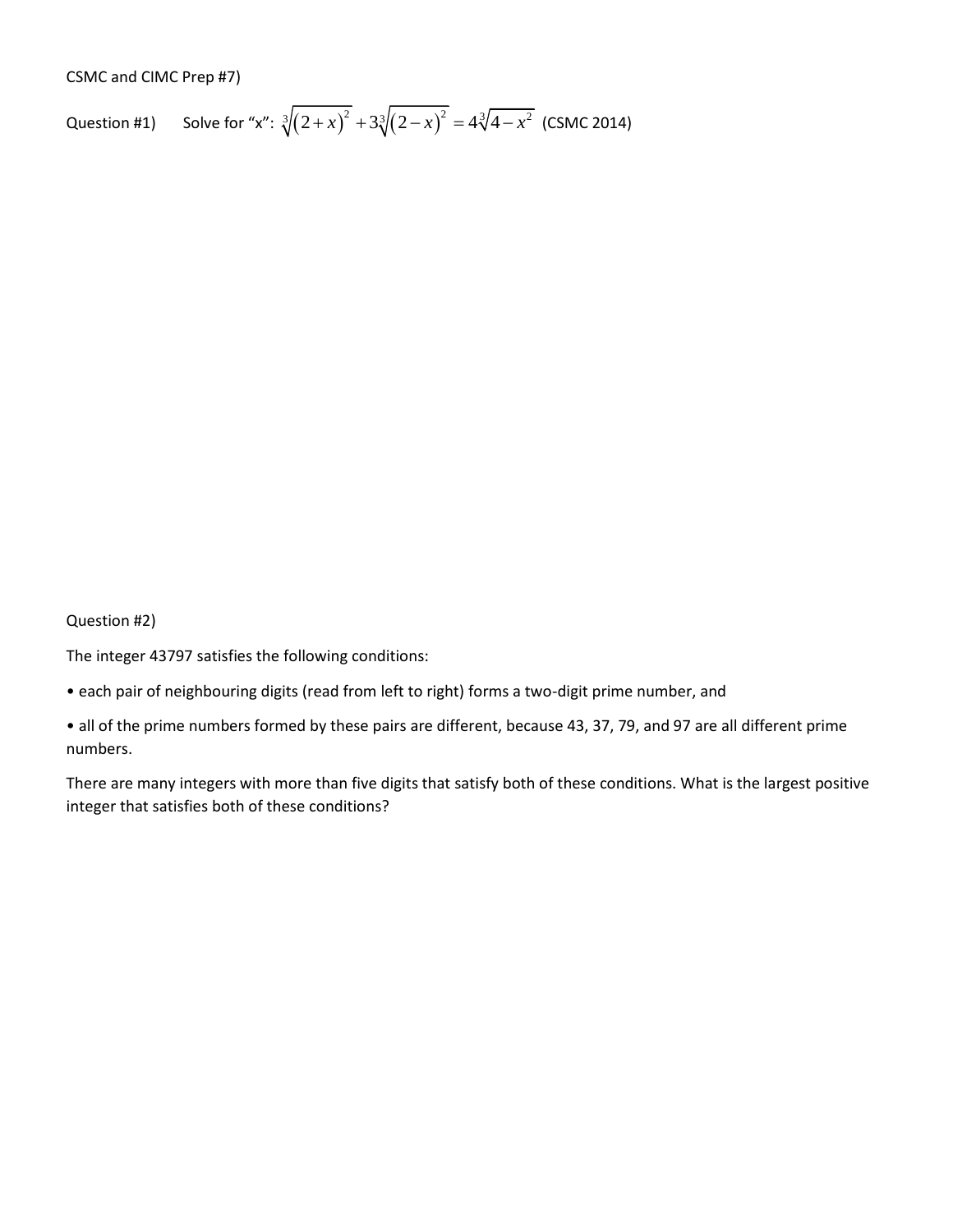Question #3) If *"p"* and *"q"* are positive integers, *max(p, q)* is the maximum of *"p"* and *"q"* and *min(p, q)* is the minimum of *"p"* and *"q"*. For example, *max(30, 40) = 40* and *min(30, 40) = 30*. Also, max(30, 30) = 30 and  $min(30, 30) = 30.$ 

Determine the number of ordered pairs (x,y) that satisfy the equation:

Determine the number of ordered pairs (x,y) that satisfy the equation.<br>  $\max (60, \min(x, y)) = \min(\max(60, x), y)$  , where "x" and "y" are positive integers between 0 and 100. (CSMC 2013)

Question #4) Lynne is tiling her long and narrow rectangular front hall. The hall is 2 tiles wide and 13 tiles long. She is going to use exactly 11 black tiles and exactly 15 white tiles. Determine the number of distinct ways of tiling the hall so that no two black tiles are adjacent (that is, share an edge). (CSMC 2012)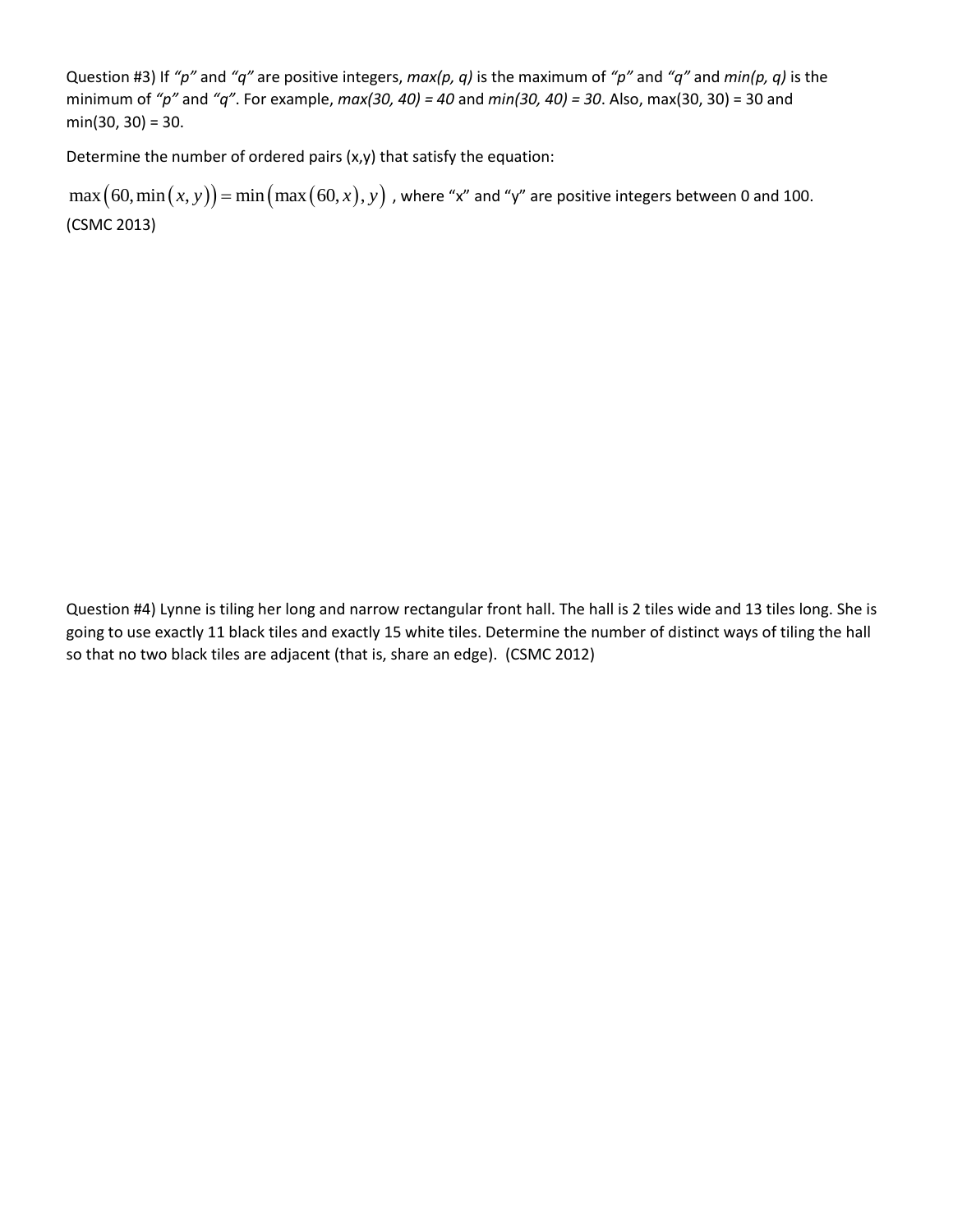Question #5) Given the systems of equations ,  $x^2 + y^2 + z^2 = 3$  , what is the value of  $x^5 + y^5 + z^5$ ? (Brilliant L3)  $x^3 + y^3 + z^3 = 7$  $x + y + z = 1$